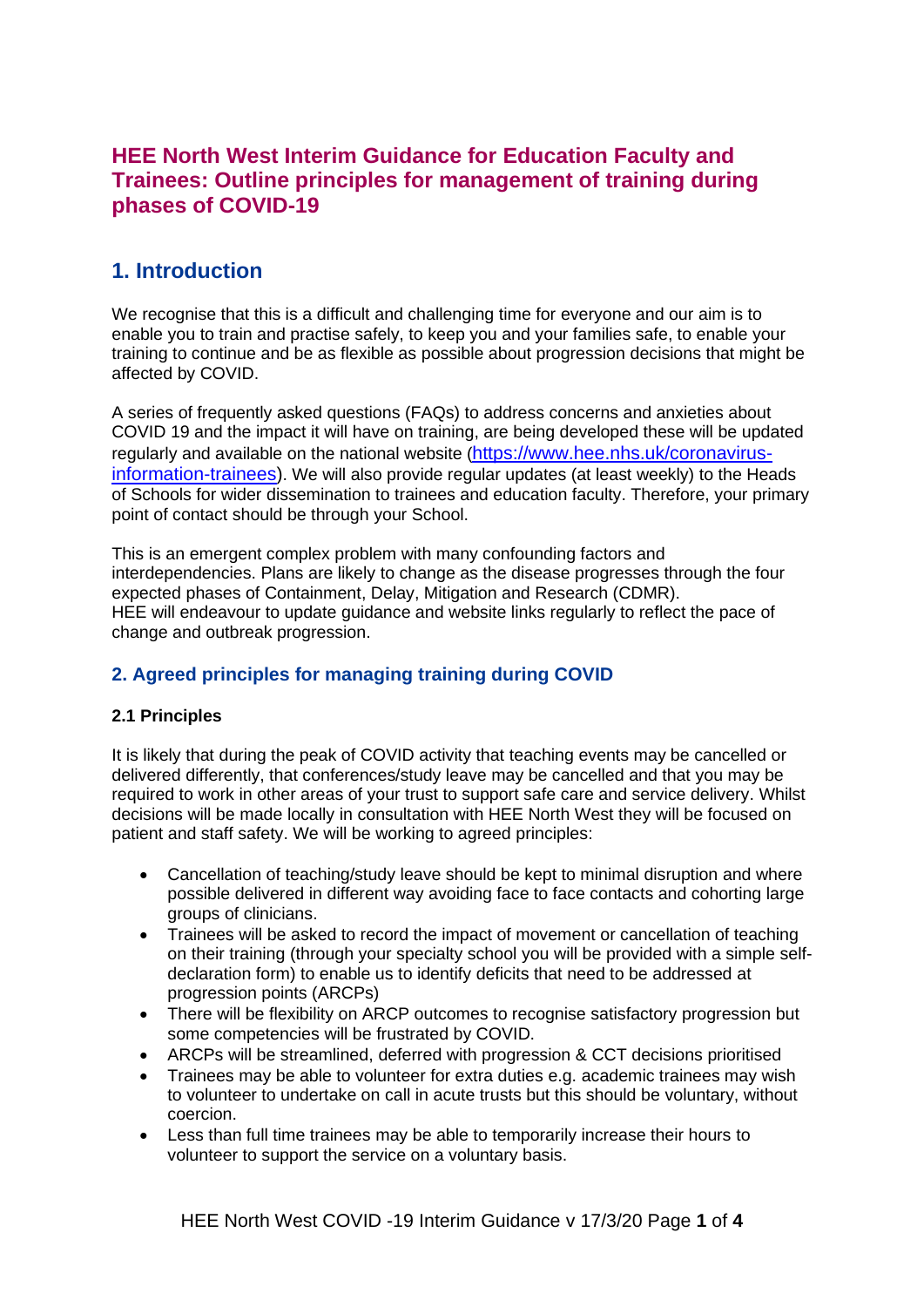- You will be advised separately on study leave (see details in section 4) but the position is that trainees will not be disadvantaged if study leave is cancelled due to COVID and expenses incurred will be honoured.
- Currently, the national advice is that trainees due to rotate in April will not rotate and will stay in post. You should receive specific advice from your specialty or foundation school shortly.

We are seeking clarity on the criteria for exclusion from suspected COVID patients for those groups identified by the Chief Medical Officer as high risk, which includes immunosuppressed, significant chronic illness and pregnant women, the aim is to keep staff safe in the workplace. We will update you regularly, in the meantime if you consider you are in the risk group please discuss with your employer, local clinical supervisor and training programme director.

#### **2.2 Trainees as employees**

Trainees should manage self-isolation in the same way as sickness absence in accordance with the employer absence management policy.

- We are aware that the Chief Medical Officer has put the pregnant individual in the same category as over 70s and those with significant co-morbidities in terms of risk and COVID-19. Please understand that we are trying to get some more detail on what this means for those of you who are pregnant, and we will make sure that we look after you safely. If you are pregnant and attend work, follow the PPE guidance for your Trust, and for the time being do not work in areas where there are known or suspected COVID-19 patients.
- If a trainee is advised or considers that they should self isolate they should inform their employer (for North West postgraduate specialty trainees, this will be the Lead Employer St Helen's and Knowsley NHS Trust) as soon as practically possible (by phone or email). Please follow this link for the contact details: <http://www.sthk.nhs.uk/workwithus/lead-employer-service/contact-us>
- Inform the local host organisation, normally through the training programme director/clinical tutor/educational supervisor and inform the school manager for foundation or specialty.
- The government has recently updated its guidance on eligibility for statutory sick pay where self -isolation is required and early notification to the employer is essential for correct management.
- Trainees should be aware of and follow local procedures for management of outbreaks in the local/host organisation.
- Trainees working in Trusts assessing patients at risk of infection will be required to follow and comply with local procedures to protect patients and staff from transmission such as complying with the requirements for fitting of face masks
- Where face mask fitting is required for trainees in the workplace, trainees may be required to be clean shaven
- It is anticipated that the supply of hoods (as an alternative for those who wish to grow facial hair) may become depleted early in the delay stage
- **Therefore, employers and Trusts would reasonably request employees to be clean shaven at work to allow fit testing for masks unless there are exceptional reasons not to do so.**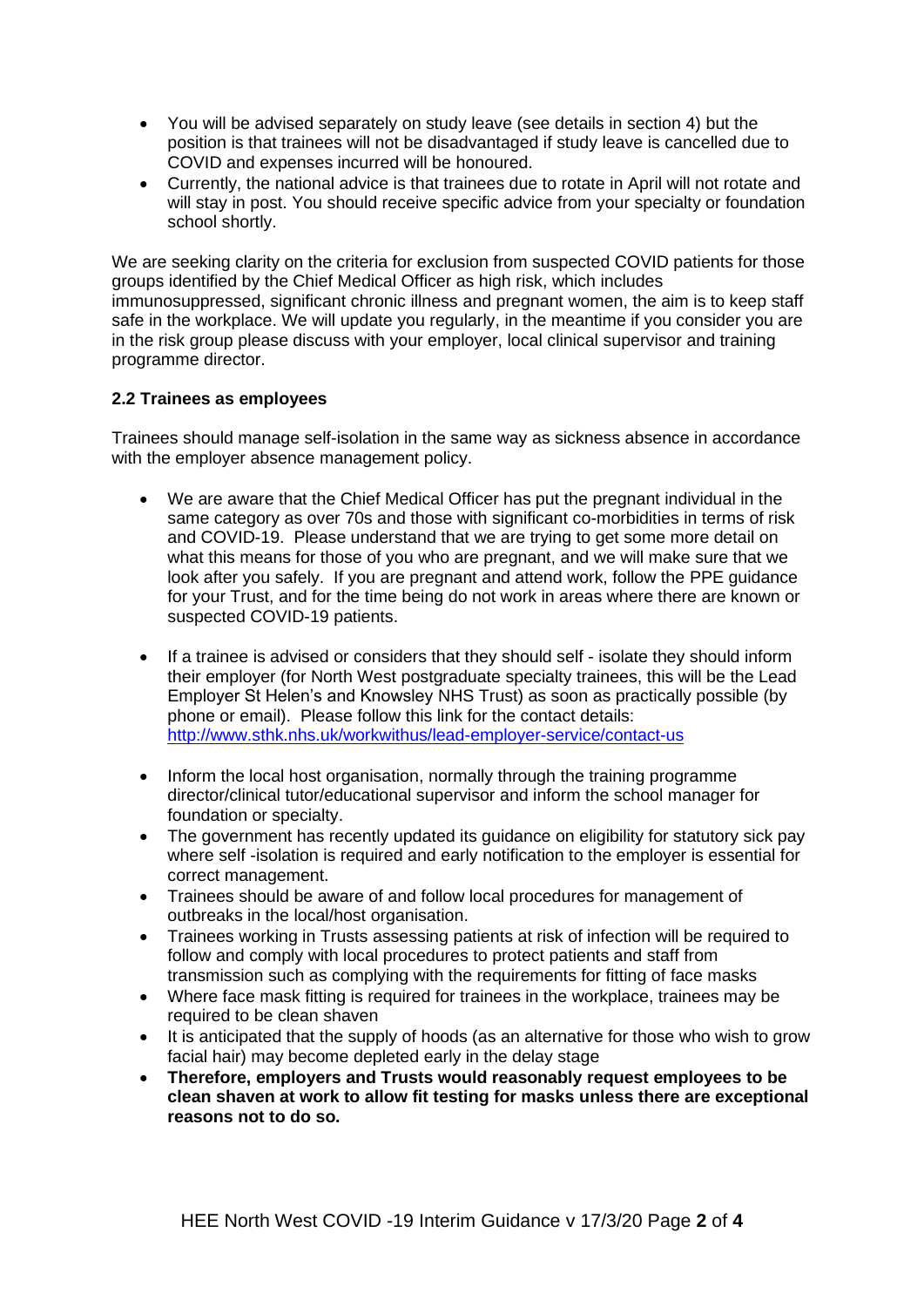### **3. Movement/redistribution of trainees**

#### **3.1 HEE have recently added this statement to the national guidance**

*HEE recognises and values the significant contribution all our healthcare learners, including doctors in training, make to the delivery of care for patients. We know our learners are dedicated and committed professionals who act to help patients in need.* 

*In exceptional circumstances this may mean they need to work in different clinical areas or even in a different provider within their local healthcare system. However, it is important that these circumstances are truly exceptional and any that diversion of doctors, or others from their training/ normal professional responsibilities does not become normalised.*

*HEE provides guidance for Trusts; GP practices or other healthcare settings facing exceptional pressures and will do everything we can to reduce the impact on learning and training progression of any placement move or change in service provision. The exceptional nature of such circumstances will be taken into account when assessing progress against curricula during this time.* 

*Our Postgraduate Deans and Regional teams will monitor any exceptional circumstances and liaise closely with our education providers.* 

#### **4. Study Leave**

We are all aware of the changes happening nationwide as a result of Covid-19 and an important area to clarify for you relates to study leave so below is a list of areas relating to this and clarification for you:

4.1 Study leave expenses for cancelled courses

We will honour agreed payments, but you will need to confirm you have been refused a refund (most colleges and national organisations are refunding costs). For travel you may find you are able to get refunds exceptionally. We will handle these claims as rapidly as we can. Please use the normal claim forms and include a statement cancelled course and refund sought and unobtainable.

4.2 Cancellation of study leave by local Trusts

Schools will sometimes use distance learning methods to deliver learning events and these should be attended as normal and if you are asked not to attend please ensure your TPD knows as a detailed record is being kept of missed events and also those training events locally being totally cancelled will be recorded together with plans to provide later.

4.3 HEE Nationally are working on FAQS related to study leave and other areas and we will highlight these when available.

At this difficult time, we appreciate that you are supporting the clinical services and working as professionals with trainers to assess whether to participate in events based on your training requirements and patient safety issues. We remain focused on ensuring your training is supported and has the minimum disruption but appreciate the flexibility needed to ensure a safe service and thank you for your contribution.